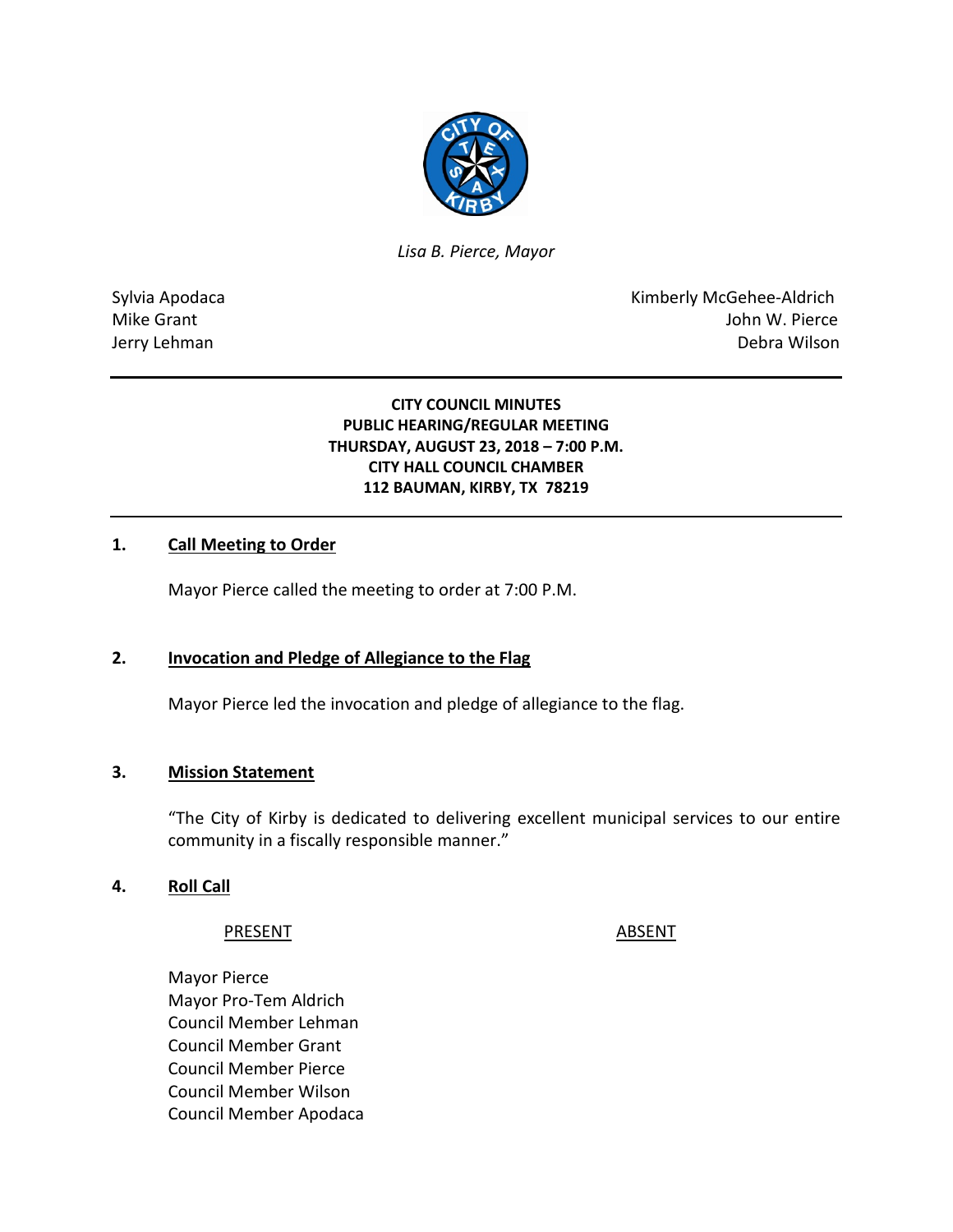Although Mayor Pierce deviated from the agenda, the minutes will be prepared in the order the agenda was posted.

# **5. Citizen Participation**

1. Donna Dryja – Mayor Pierce asked if she would like to wait to speak when the item is addressed in the meeting. Ms. Dryja said she will wait to speak when the item is introduced.

2. Sam Mann – He voiced his concern with the condition of the City and the entry into Kirby. He said a few bad things take away from the good things.

3. Jeff Flinn – He said he is working with Norma Hamby, Senior Center Manager, to reinstitute the Saturday Senior Center Breakfast and invited Mayor Pierce and Council to help cook and serve between 8:30 A.M. – 10:30 A.M. He said he is speaking with other dignitaries to come out to cook and serve breakfast on Saturday, September 15 at the Senior Center. This will be an opportunity for residents to come out and meet the individuals they vote for in City, County and State election.

4. Steve Linscomb, Director of Communications, Judson I.S.D., provided an update on Judson I.S.D. constructions projects. The estimate construction completion at Kirby Middle School is summer of 2020. Hopkins Elementary School has interior construction taking place.

# **6. Consideration Of And Action On Minutes**

# a. Special Meeting/Workshop Minutes July 31, 2018

Council Member Grant moved to accept the Special Meeting/Workshop minutes of July 31, 2018; seconded by Council Member Wilson. The motion carried with a 6-0-1 vote.

AYES: 6 NAYES: 0 ABSTAIN: 1 (Council Member Lehman)

b. Regular Meeting Minutes August 9, 2018

Mayor Pro-Tem Aldrich moved to accept the Regular Meeting minutes of August 9, 2018; seconded by Council Member Apodaca. The motion carried with a 6-0-1 vote.

AYES: 6 NAYES: 0 ABSTAIN: 1 (Council Member Lehman)

# **7. Presentation**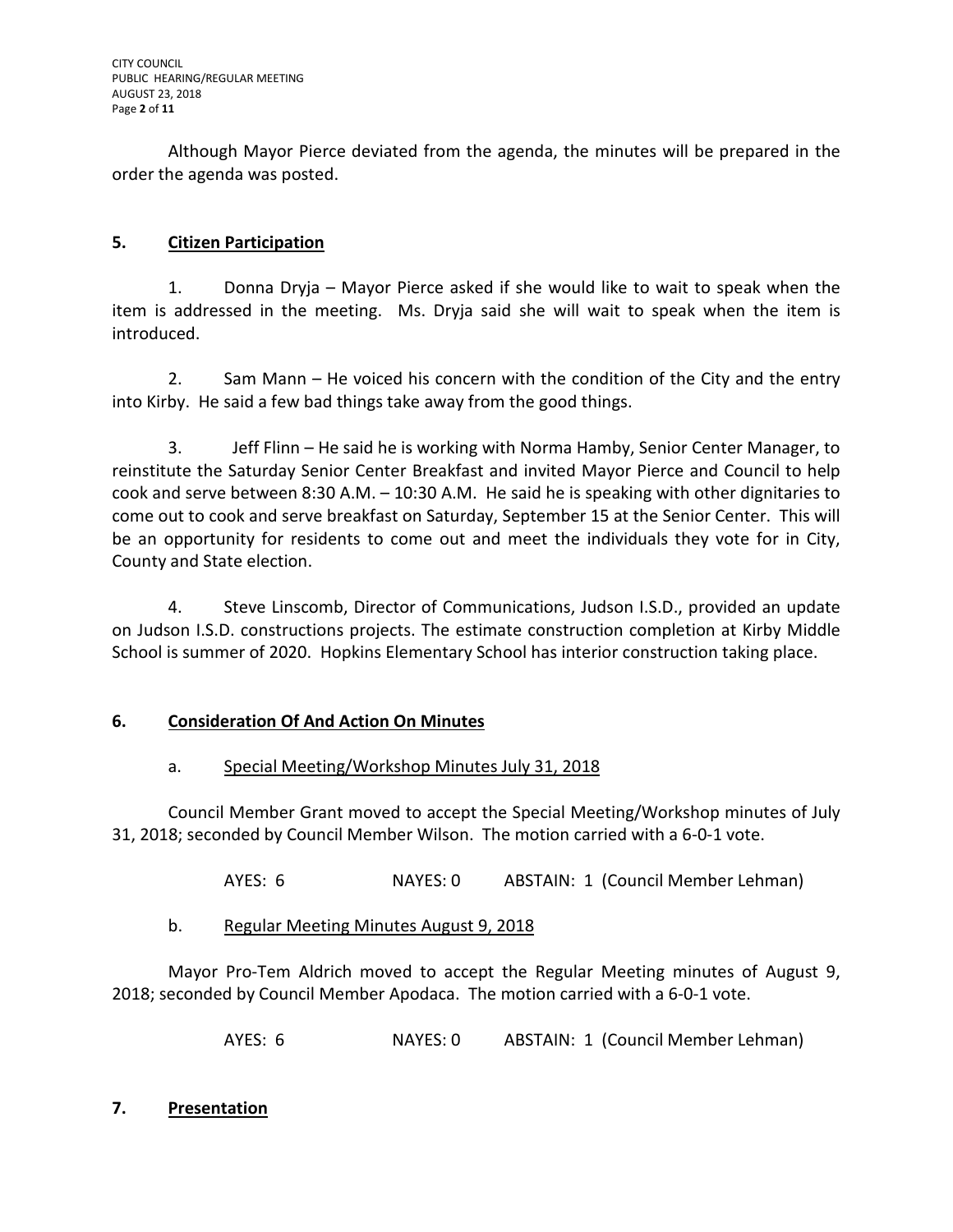#### a. National Payroll Proclamation

Mayor Pierce presented Karen Brown and Denise Kelley, Alamo Chapter of the American Payroll Association, a proclamation recognizing National Payroll Week.

## **8. Public Hearing**

## a. Public Hearing On Proposed Budget For 2018-2019 Fiscal Year

Before closing the regular meeting Mayor Pierce asked Tina Ynfante, Finance Director, to present information on the proposed budget and tax rate for Fiscal Year 2018-2019.

Ms. Ynfante provided a PowerPoint presentation identifying the budget and tax rate information. She stated this is the first public hearing addressing the proposed Fiscal Year 2018-2019 tax rate. The proposed property tax rate is the same as last year. The actual fiscal year 2018 Maintenance & Operation is .689376, Interest & Sinking is .040000 which is the same tax rate of .729376. The proposed tax rate is .729376, the Maintenance & Operation is .616376 and the Interest & Sinking is .0113000. The average taxable value of a residence homestead in Kirby this year is \$89,857. If the City Council adopts the proposed tax rate of .0729376 per \$100 of taxable value, the amount of taxes imposed this year on the average home would be \$716.35. (Increase of \$60.95 annually). She urged residents to attend and express their views at the next public hearing on August 30, 2018 at 6:00 P.M. at City Hall.

Ms. Ynfante identified the General Fund overview and recap of expenditures in the General Fund. The total revenue is \$6,835,640 and total expenditures is \$7,969,271. She informed the residents that the City Council will vote on the budget and tax rate on September 13, 2018 at 7:00 P.M. for the first reading and on September 20, 2018 at 6:00 P.M. for the second reading at City Hall.

Mayor Pierce closed the regular meeting and opened the public hearing on the proposed budget for 2018-2019 Fiscal Year at 7:32 P.M.

There were not any proponents or opponents to speak.

Mayor Pierce closed the public hearing at 7:33 P.M.

## b. Public Hearing On Proposed Tax Rate Of \$0.729376 For 2018-2019 Fiscal Year

Mayor Pierce opened the public hearing on the proposed tax rate of \$0.0729376 for 2018-2019 Fiscal Year AT 7:33 P.M.

There were not any proponents or opponents.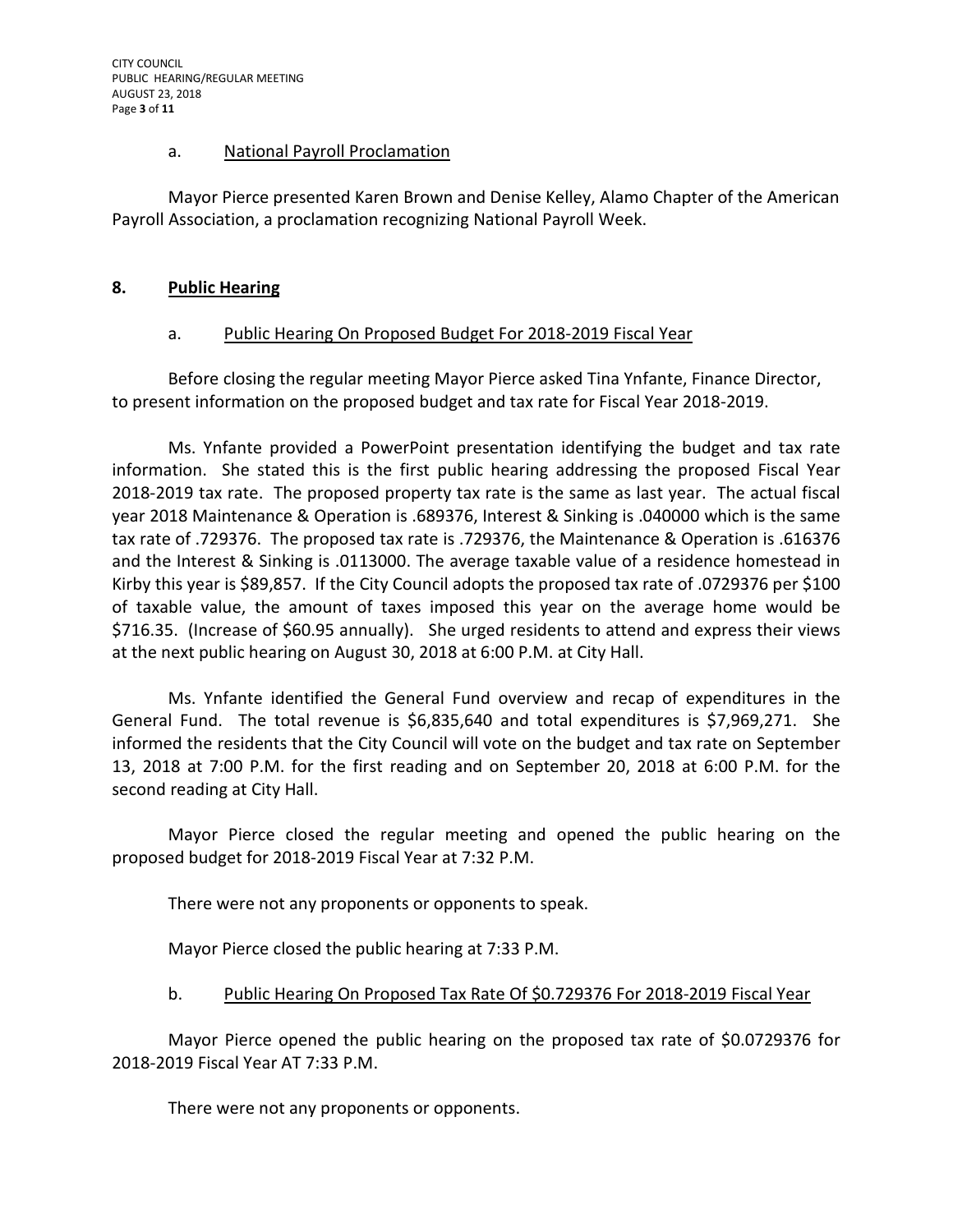Mayor Pierce closed the public hearing at 7:33 P.M.

c. Public Hearing On A Request For A Variance From the Zoning Ordinance  $-$  "C-2" Commercial District Section 153.070 (B)(4) – To Authorize Construction Of An Attached Garage That Will Encroach The Twenty-Five (25' ) Foot Front Yard Setback By Eight (8) Feet On The South Corner And One (1') Foot On The North Corner Of The Proposed Garage And To Section 153.020 (B)(6) To Consider Encroachment of Ten (10") Inches Into The Five (5') Foot Side Yard Setback; Located At CB 5941 BLK 5 Lot 51; Otherwise Known As 4807 Gibbs Sprawl Road, City Of Kirby, Bexar County, Texas.

Mayor Pierce opened the public hearing on the variance request at 7:34 P.M.

There were not any proponents or opponents to speak.

Mayor Pierce closed the public hearing at 7:34 P.M.

d. Public Hearing On A Request For A Variance From The City Noise Ordinance -Section 94.17 (G) Acts Creating Unlawful Noises – To Waive The 7:00 A.M. And 6:00 P.M. Construction Hours To Starting At Approximately 3:00 A.M. To Allow For Early Morning Concrete Pours At Kirby Middle School Construction Site; Located At CB 4018B Lot 50 EXC SW IRR 115.83 FT OF 50 OR ARB 50A; Otherwise Known As 5441 Old Seguin Road, City Of Kirby, Bexar County, Texas.

Mayor Pierce opened the public hearing on the variance request at 7:35 P.M.

There were not any proponents or opponents to speak.

Mayor Pierce closed the public hearing at 7:35 P.M.

# **9. Discussion And Possible Action**

# a. Discussion And Possible Action To Award A Bid For Group Insurance

City Manager Vernon introduced Jenni Haff, Marsh/Wortham, our agent of record.

Ms. Haff identified the bids that were received and the options that Council will consider when making a decision. She said United Health Care and Blue Cross and Blue Shield submitted bids that should be considered.

City Manager Vernon stated staff recommends continue our current plan with United Health Care Option #1 to cover medical.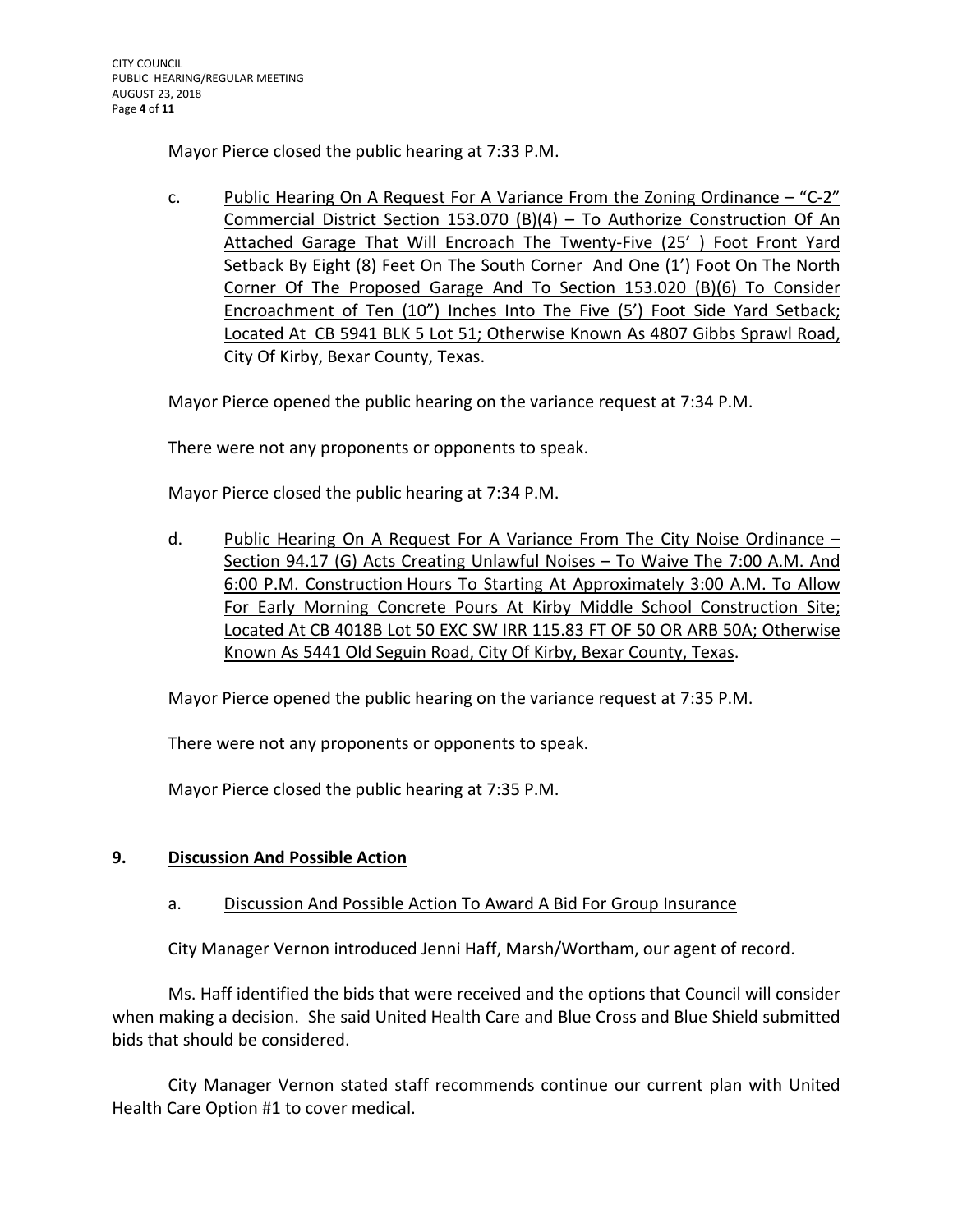Council Member Grant moved to accept the bid from United Health Care Option #1 for group insurance; seconded by Mayor Pro-Tem Aldrich. The motion carried with a 7-0 vote.

AYES: 7 NAYES: 0

Mayor Pro-Tem Aldrich moved to accept the ancillary dental, vision, voluntary life insurance Option #1 bid provided by Standard Insurance; seconded by Council Member Wilson. The motion carried with a 7-0 vote.

AYES: 7 NAYES: 0

## b. Discussion And Possible Action On San Antonio Living History Texas Revolt Event

Hilario de la Pena, President of San Antonio Living History, informed City Council the event will take place on October 26 and 27, 2018. There will be two reenactments in the morning and two in the afternoon on October 27, 2018 and will conclude around 5:00 P.M. He asked City Council for their generous consideration for use of Friendship Park.

Council Member Grant moved to grant permission for the San Antonio Living History Texas Revolt event on October 26 and 27 at Friendship Park; seconded by Council Member Wilson. The motion carried with a 7-0 vote.

AYES: 7 NAYES: 0

c. Discussion And Possible Action On A Request For A Variance From the Zoning Ordinance – "C-2" Commercial District Section 153.070 (B)(4) – To Authorize Construction Of An Attached Garage That Will Encroach The Twenty-Five (25' ) Foot Front Yard Setback By Eight (8) Feet On The South Corner And One (1') Foot On The North Corner Of The Proposed Garage And To Section 153.020 (B)(6) To Consider Encroachment of Ten (10") Inches Into The Five (5') Foot Side Yard Setback; Located At CB 5941 BLK 5 Lot 51; Otherwise Known As 4807 Gibbs Sprawl Road, City Of Kirby, Bexar County, Texas.

Mayor Pierce asked Sam Richardson, Chairperson of the Planning and Zoning Commission, to present their recommendation. She noted that the applicant was in the audience and then left during the public hearing.

Mr. Richardson informed the Council that the Commissioners voted to approve the variance request. There were not any proponents or opponents at the meeting.

City Council discussed the variance request.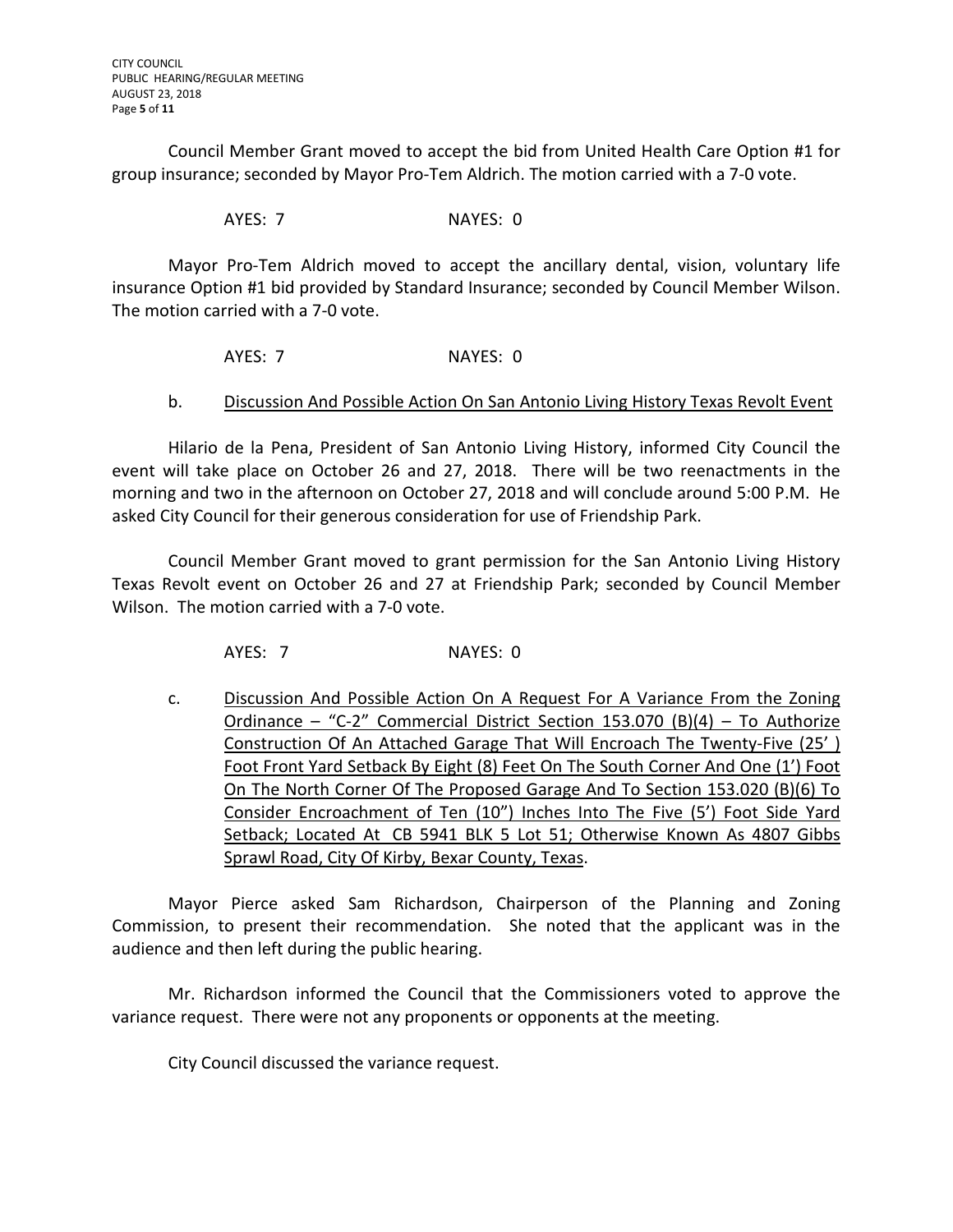Mayor Pro-Tem Aldrich moved to deny the variance request from the Zoning Ordinance – "C-2" Commercial District Section 153.070 (B)(4) – to authorize construction of an attached garage that will encroach the twenty-five (25' ) foot front yard setback by eight (8) feet on the south corner and one (1') foot on the north corner of the proposed garage and to section 153.020 (B)(6) to consider encroachment of ten (10") inches into the five (5') foot side yard setback; located at CB 5941 BLK 5 LOT 51; otherwise known as 4807 Gibbs Sprawl Road, City of Kirby, Bexar County, Texas; seconded by Council Member Grant. The motion carried with a 6-1 vote.

AYES: 6 NAYES: 1 (Council Member Pierce)

d. Discussion And Possible Action On A Request For A Variance From The City Noise Ordinance – Section 94.17 (G) Acts Creating Unlawful Noises – To Waive The 7:00 A.M. And 6:00 P.M. Construction Hours To Starting At Approximately 3:00 A.M. To Allow For Early Morning Concrete Pours At Kirby Middle School Construction Site; Located At CB 4018B Lot 50 EXC SW IRR 115.83 FT OF 50 OR ARB 50A; Otherwise Known As 5441 Old Seguin Road, City Of Kirby, Bexar County, Texas.

Aaron DiFilippo, Bartlett/Cocke G.C., informed Council of the need to start at 3:00 A.M. for delivery and pouring of the concrete. If allowed this will cut down on disturbances to the school routine.

The City Council discussed the variance request.

Mayor Pierce asked Mr. DiFilippo to stay in contact with Gilbert Salas, Director of Public Works, when these pours take place.

Council Member Grant moved to approve the variance from the City Noise Ordinance – Section 94.17 (G) Acts Creating Unlawful Noises – to waive the 7:00 A.M. and 6:00 P.M. construction hours to starting at approximately 3:00 A.M. to allow for early morning concrete pours at Kirby Middle School construction site; located at CB 4018B Lot 50 EXC SW IRR 115.83 FT of 50 or ARB 50A; otherwise known As 5441 Old Seguin Road, City Of Kirby, Bexar County, Texas; seconded by Council Member Aldrich. The motion carried with a 7-0 vote.

- AYES: 7 NAYES: 0
- e. Update, Discussion And Possible Action On Republic Services Garbage Carts And **Recycling**

Mayor Pierce asked Donna Dryja if she would like to speak at this time.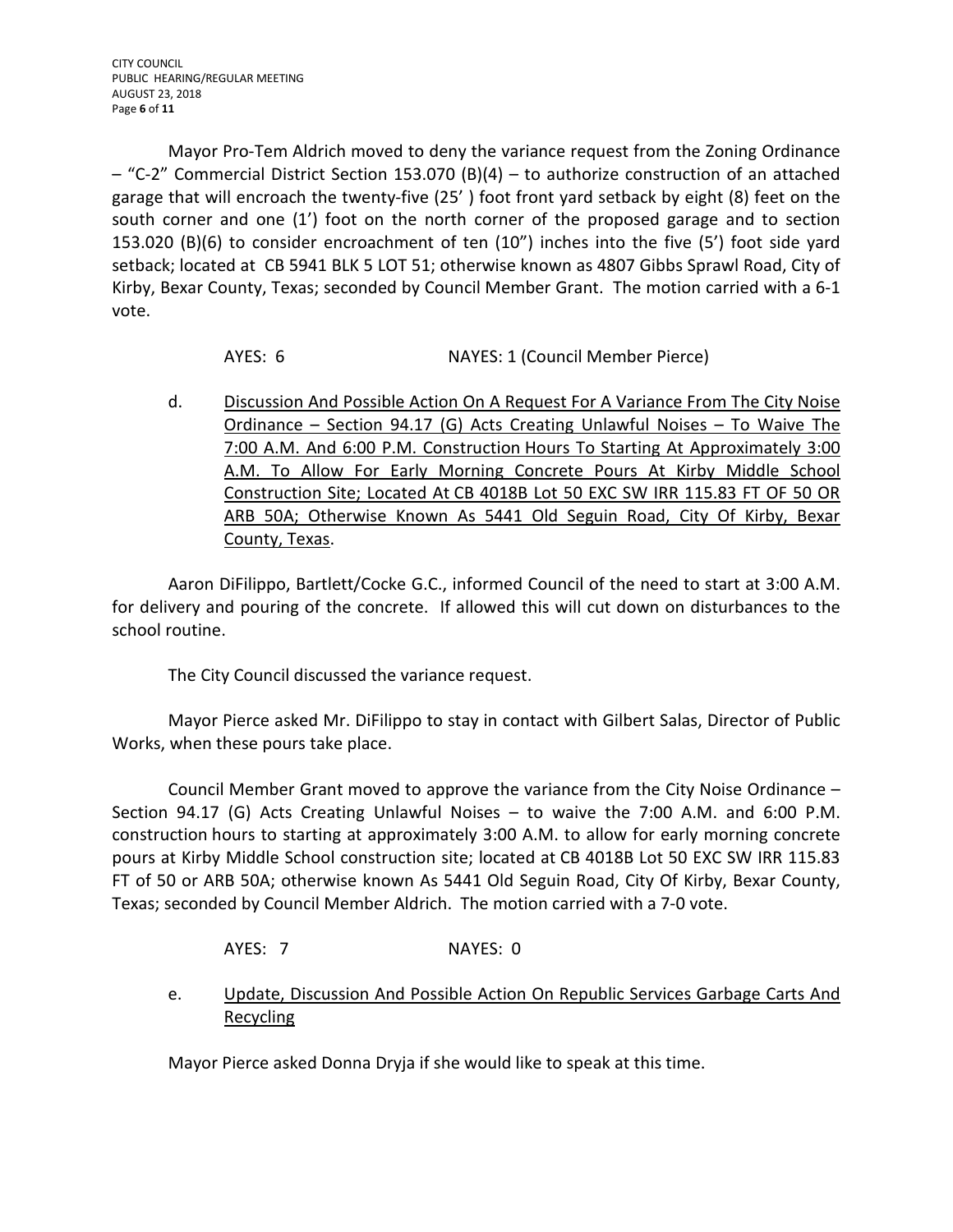Ms. Dryja asked Council to add glass recycling to our contract for recycle or remove from materials.

Tom Armstrong, Republic Services, said he will be happy to meet with Ms. Dryja. He said glass is 100% recyclable. He explained there is not a facility nearby to take the glass for recycling. He can entertain some pricing options and meet with City Manager Vernon to discuss. He said the broken cart issues are caused by carts being placed at odd angles and some obstructions when the automated arm picks up and places the cart back on the ground. He will revise the draft flyer for recycling and include when, where and what is/isn't acceptable.

Mayor Pierce called for a ten minute recess at 8:33 P.M.

Mayor Pierce reconvened the meeting at 8:46 P.M.

## f. Discussion And Possible Action On Non-Profit Grant Applications

Mayor Pierce said currently there are four applications for the Non-Profit Grant Applications. Mayor Pro-Tem Aldrich had requested this item be placed on the agenda.

Council Member Grant moved to divide the \$20,000.00 funds by four with each applicant receiving \$5,000.00; seconded by Mayor Pro-Tem Aldrich. The motion carried with a 7-0 vote.

AYES: 7 NAYES: 0

City Council discussed the options for use of the funds.

Mayor Pierce recognized the representatives present from the Senior Center, 4-H, Herman and Sons and GNELL and read their use of the funds according to their applications.

Mayor Pierce asked if any of the representatives would like to speak. Jenifer Wolfe represented 4-H, Norma Hamby represented Senior Center, and Brandy represented Herman Sons. Each representative spoke and offered details on their organizations.

Mayor Pierce said for the record Kirby Senior Center, Greater North East Little League, Kirby 4-H and Kirby Herman Sons are the recipients. She informed them that City Manager Vernon will reach out to them after the final budget is approval.

g. Discussion And Possible Action On Appointing A Member To The Beautification And Recycle Committee

Mayor Pierce said Ms. Celicia Garza is a proponent of recycling.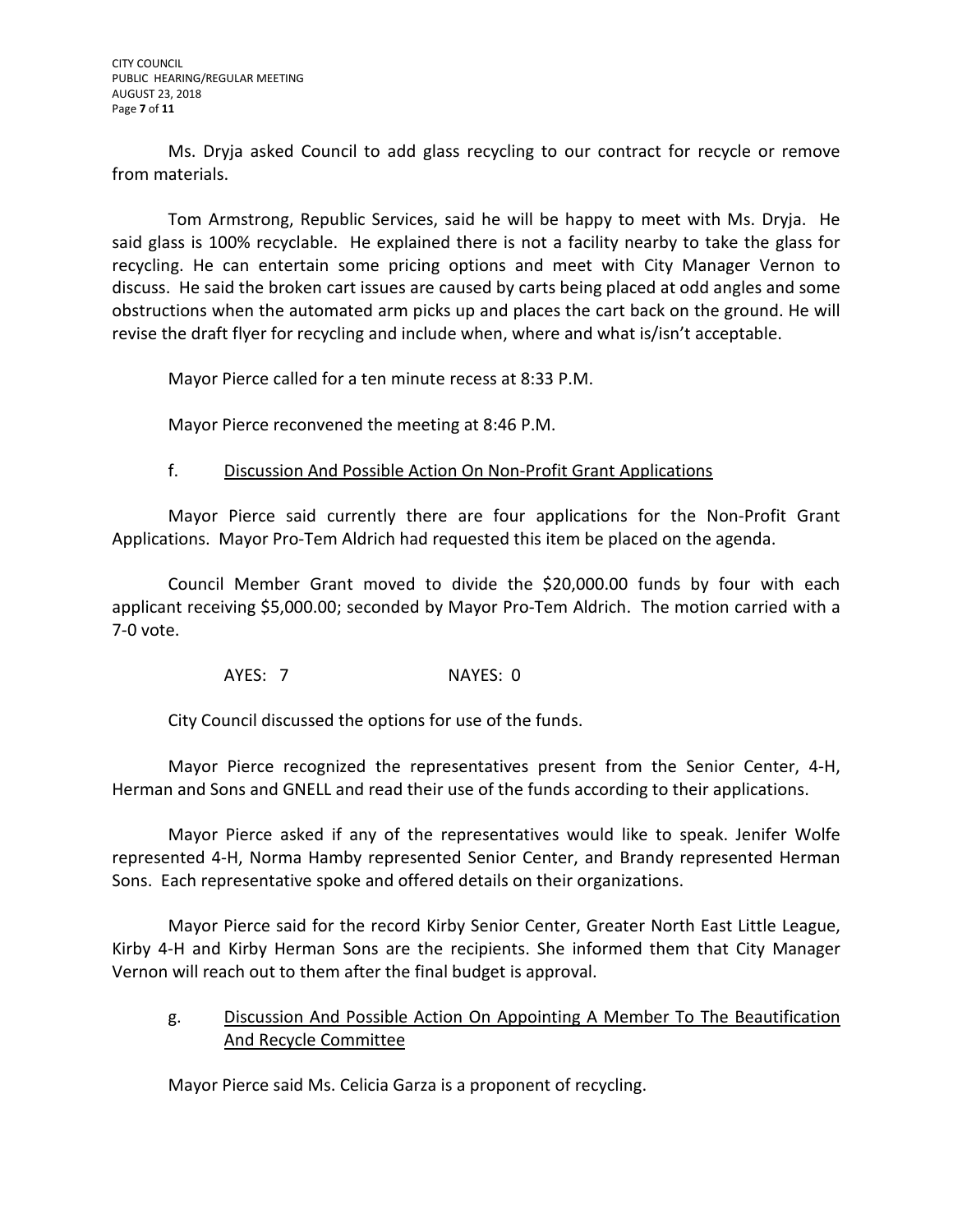Council Member Grant moved to appoint Ms. Garza, seconded by Council Member Lehman. The motion carried with a 7-0 vote.

AYES: 7 NAYES: 0

## h. Discussion And Possible Action On Accepting Patricia Baber's Resignation From The Parks And Recreation Committee Effective Immediately

Mayor Pierce informed Council that Patricia Baber's resignation from the Parks and Recreation Committee is included in their packet.

Mayor Pro-Tem Aldrich moved to accept Patricia Baber's resignation from the Parks and Recreation Committee; seconded by Council Member Wilson. The motion carried with a 7-0 vote.

- AYES: 7 NAYES: 0
- i. Update, Discussion And Possible Action On Kirby Bexar Animal Facility **Operations**

Mayor Pierce asked City Manager Vernon to provide them with an update on conversations she has had with Bexar County.

City Manager Vernon provided an update on her meeting with Rene Green, Bexar County Animal Care Facility. She provided information from the meeting and any proposed changes can be reviewed and potentially included in an amendment that Council and County will need to sign. Mayor Pierce asked Council to send their questions to City Manager Vernon so she can have them available for the meeting between Bexar County and the City.

Mayor Pierce asked Council to reread the Interlocal Agreement with Bexar County and get with City Manager Vernon if they need another copy.

j. Discussion And Possible Action On Amendments To Ordinance No. 0-2013-731 An Ordinance Repealing Existing Chapter 91 Of The Code Of Ordinances And Adopting A New Chapter 91 Entitled "Animals" To Set Out Provisions As To Animals, Including An Animal Shelter, Animal Control Officers, Licensing, Animal Bites And Animal Care, Spaying And Neutering, Rabies Control, Adoption Of Animals, Fees, Enforcement, And Related Matters, And Setting A Fine Not To Exceed The Amounts Set Out In Section 10.99 Of The Code Of Ordinances For Each Violation.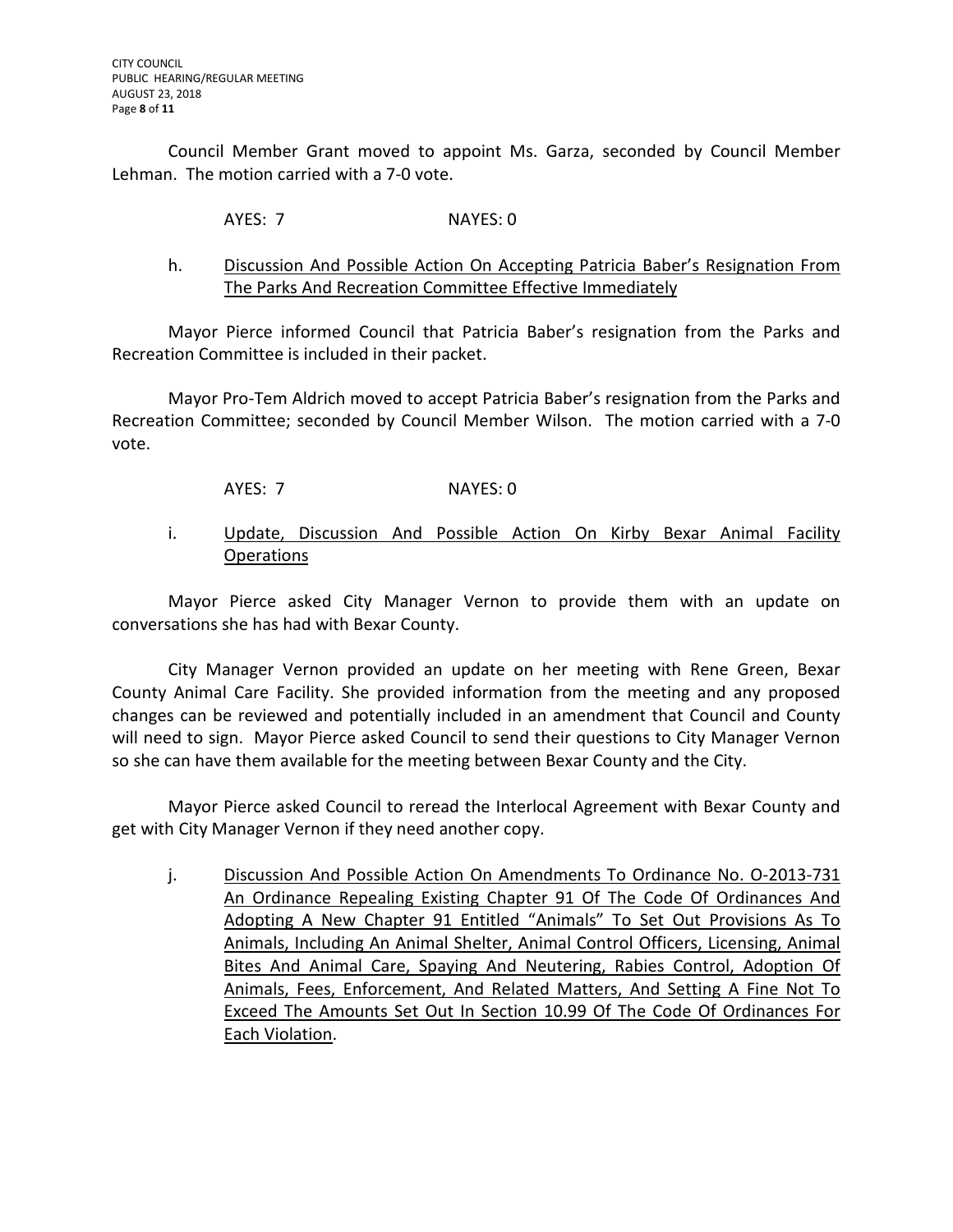Mayor Pierce identified proposed changes and inquiries she had regarding the ordinance. She asked Council to email City Manager Vernon their changes before the next meeting.

k. Discussion And Possible Action On Amendments To Ordinance No. O-2017-828 An Ordinance Repealing Chapter 71 – Stopping, Standing, And Parking And Adopting A New Chapter 71 – Stopping, Standing, And Parking Ordinance

Mayor Pierce said Council Member Grant requested this item to discuss the parking along Binz Engleman and Charles Conrad.

Chief Bois said after checking Charles Conrad his recommendation establishing 'no parking' going down Gordon Cooper north along the east of the side of Charles Conrad all the way to a point where you reach the property of the church at Seguin Road.

Mayor Pierce asked that this item be brought back after the ordinance is prepared. Include streets without frontage and any other streets of interest.

l. Discussion And Possible Action On Amendments To Ordinance No. O-2014-748 An Ordinance Regulating Signs In The City Of Kirby, Texas, And Superseding All Previous Ordinances Pertaining To Signs, And Providing Penalties For Violation Thereof

City Manager Vernon said there were two changes that have been brought up. In definitions: 1 – Section 3.b. change administrator to city manager or designee; 2 – add section about digital signs.

Mayor Pierce said to include the definition of a monument. Mayor Pierce asked Council to forward their ideas to City Manager Vernon.

m. Update, Discussion And Possible Action On Binz Engleman Road Reconstruction Project

Mark Hill, Ford Engineering, provided an update on the project. He went over the updated schedule to get the project back on schedule.

n. Discussion And Possible Action To Reappoint Members To The Planning And Zoning Commission With Terms That Expire August 2018

City Manager Vernon said Sam Richardson and Raul Martinez would like to be reappointed with the term that expires August 2020. Mr. Richardson said he will remain to help recruit a replacement until he moves later this year.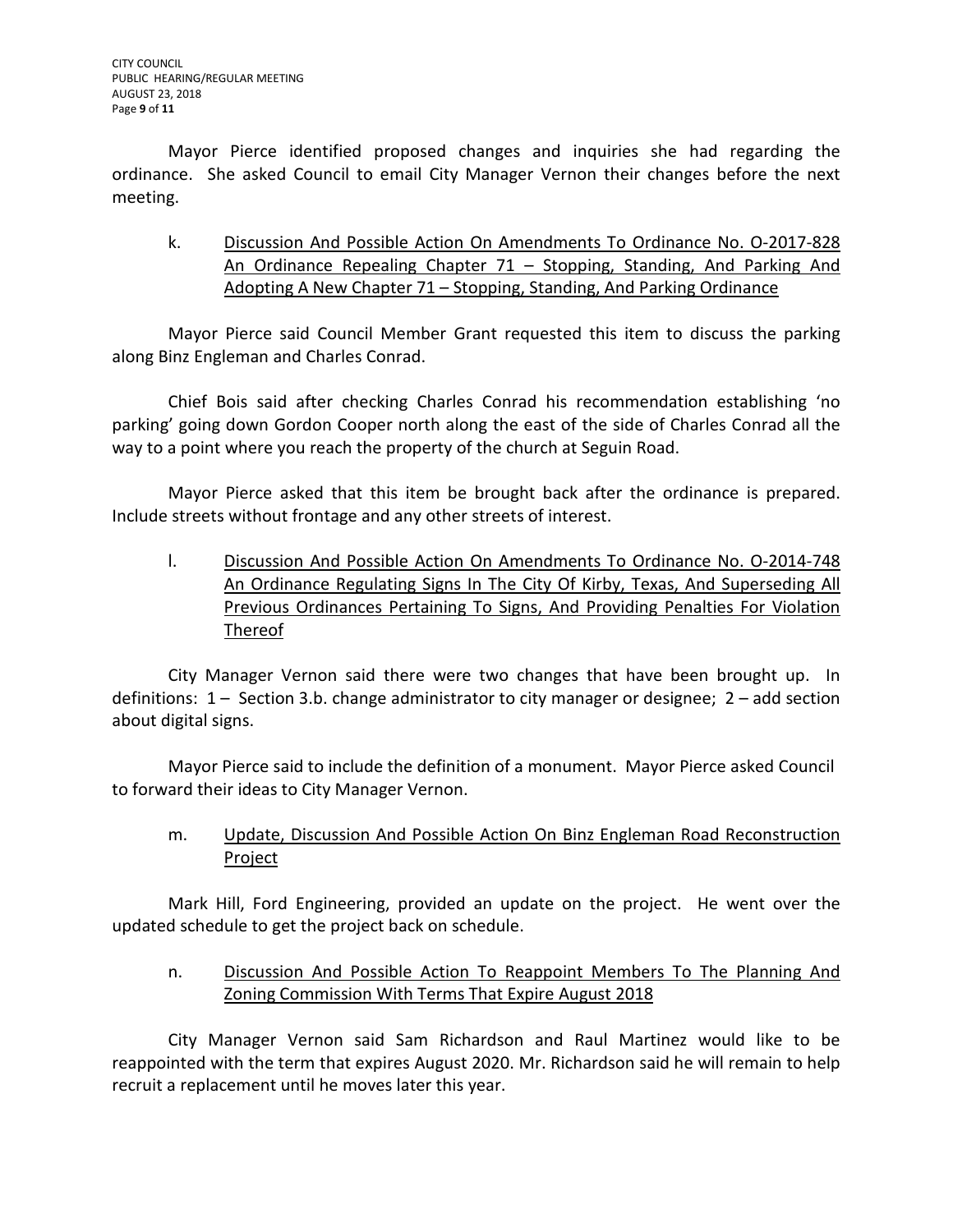Council Member Grant moved to reappoint Sam Richardson and Raul Martinez to terms expiring August 2020; seconded by Council Member Apodaca. The motion carried with a 7-0 vote.

AYES: 7 NAYES: 0

## **10. Budget Workshop**

#### a. Discussion And Direction Of The Proposed Fiscal Year 2018-2019 Budget

Tina Ynfante, Finance Director, presented the latest updates on the proposed Fiscal Year 2018-2019 Budget.

City Manager Vernon said the next meeting is August 30, 2018 at 6:00 P.M. is the second public hearing on the tax rate. On September 13th and 20th the vote on the budget and tax rate will be placed on the agendas.

## **11. Requests and Announcements**

a. Requests By Mayor And Council Members For Items To Be Placed On Future City Council Agendas And Announcements On City Events/Community Interests

Council Member Wilson – She asked everyone to remember there will be fireworks at Friendship Park on September 1, 2018.

Council Member Lehman – He thanked the police department for checking on him the other night.

Council Member Pierce – He thanked everyone for attending the meeting.

Mayor Pierce – She thanked everyone for staying during the meeting. She said that Mr. Mann spoke during the public hearing on a variance request and asked that an invitation be extended to him to apply to the Planning and Zoning Commission. She thanked Tina, staff and Council for their input tonight. She informed Council to schedule an appointment with Tina if they have any questions about the budget.

## **12. Adjournment**

Meeting adjourned at 10:30 P.M